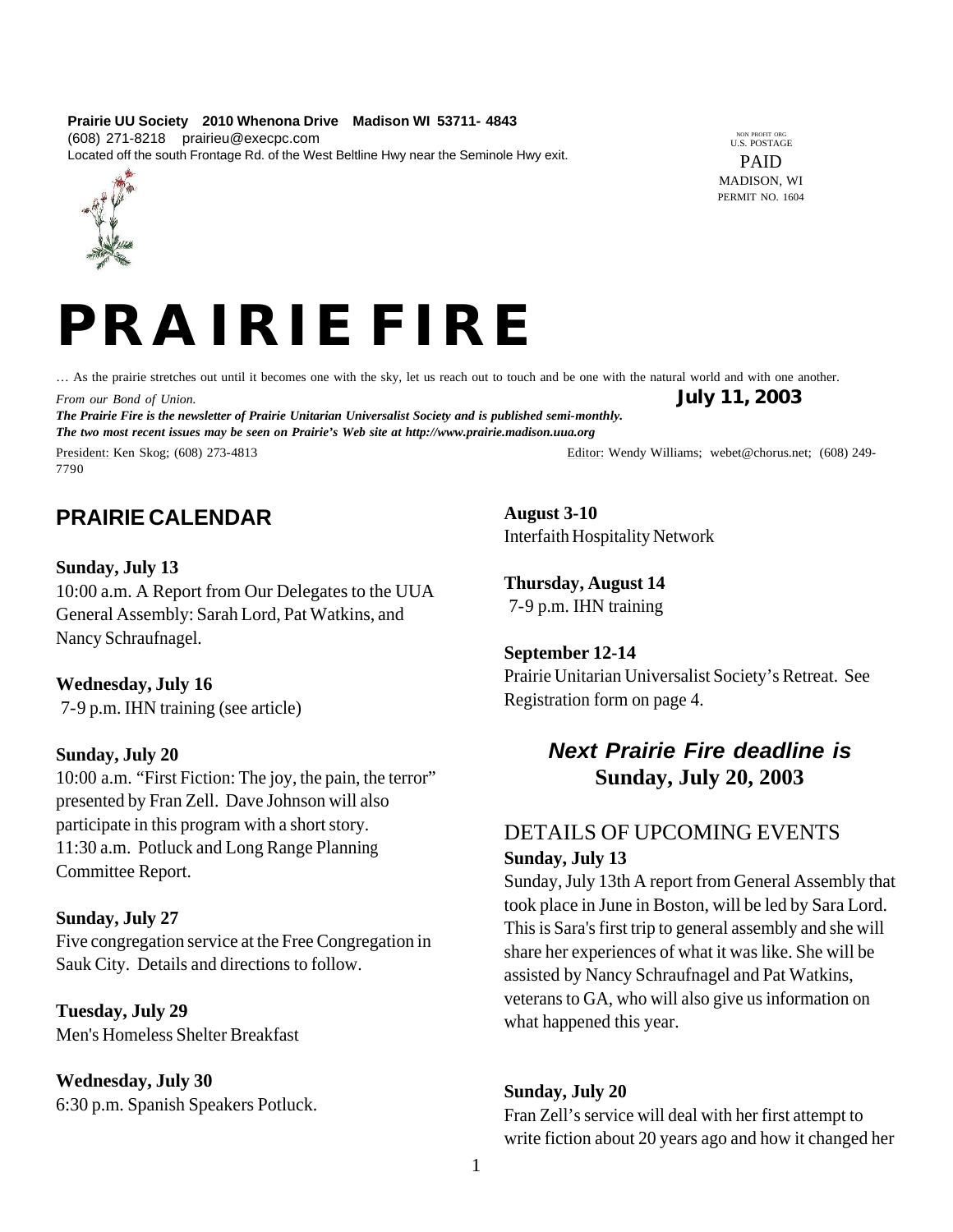life and politics. She would also bring in first fiction of a couple of other people. The service will also deal with the social impact of writing, as her first book (never published) was about an Iranian in Chicago during the hostage crisis of the early 80's.

Fran Zell is a writer, teacher and friend of Prairie. Her first book of fiction, The Marcy Stories, won the 2002 Banta Award from the Wisconsin Library Association. Many Prairie people will remember her musical play, "Lavender Rose," from its Madison staging in 2000. She also writes poetry and essays. She is a former feature writer and restaurant critic for the Chicago Tribune. Fran has lived in Madison since 1992.

#### **Sunday, July 27**

Janesville UU will join Prairie, James Reeb, First Society and Sauk City to share a service at Sauk City. The details are going to be worked out on July 7th, after this Prairie Fire deadline, so the specifics will be given at the next two Sunday services as well as on the prairienews email. If you would like more information you may call Mary Somers at 276-8397.

## **OUR SOCIETY**

## **IMPORTANT!!! Long Range Planning Report**

*Submitted by Barbara Park, Committee Chair*

On July 20th, there will be a pot-luck after the morning program followed by a report from the Long Range Planning Committee on their progress in searching for a new building. The committee will bring everyone up to date on the search and review a summary of features that members have already suggested. Child care will be available.

#### **Pledge Reminder**

*Submitted by the Finance Committee*

You may take a vacation from Prairie in the summer, but our bills don't!! Thanks to all who are keeping right on target with your pledges, and a reminder to others to mail your checks to Prairie UU Society, Attn: Susan

Hagstrom, 2010 Whenona Drive, Madison, WI, 53711.

## **Memorial Service for John Diehl**

*Submitted by Mary Lou Diehl & Mary Somers*

John M. Diehl, died on June 27. A memorial service will be held at 12 noon, Saturday, July 12, at the Lower Meeting House of the First Unitarian Society. (Some of the old-time Prairie folks will remember John's and my three "kids"—John Vogel Diehl, Tim Diehl, and Alicia Diehl. They, of course will all be there.)

## **Dedicate Hymnals**

 In August we will present the 15 new UU hymnals, "Singing in the Living Tradition." On the inside cover of each there will be a bookplate with the Prairie Bond of Union and space for a short dedication, such as "for the memory of John Lennon from Yoko," or "from Anonymous," or (what Doleta and I did) "An die Musik..." If you wish to make a dedication, send it to Orange Schroeder, e-mail at appelsin@aol.com or by mail to her at 1909 West Lawn Ave., Madison 53711. AND send a check for \$28 to the Prairie Treasurer, Susan

Hagstrom, in the collection plate or to her at 916 Shorewood Blvd., Madison, 53705. LAST CHANCE!

#### **Recent Programs**

*Submitted by Warren Hagstrom*

Prairie is so wonderful. Our members and friends introduce us to people and ideas that we would never encounter in the ordinary course of things.

On June 15, Rev. Gordon Gibson related experiences he and other UUs in the South had in the civil rights movement, talking about "Small Acts of Great Courage." He had a great preaching style. Rev. Gibson was introduced to us by Catherine and Larry Mandt, who invited him to Madison to celebrate the marriage of their daughter.

On June 22, there were 21 of us at Picnic Point to celebrate the solstice. Dan Proud and his son Martin led us in the Beatle's "Here Comes the Sun." Sun symbols, ranging from Larry Nahlik's mirror-inlayed Thai carving to a pendant of a Hindu sungod, glistened under the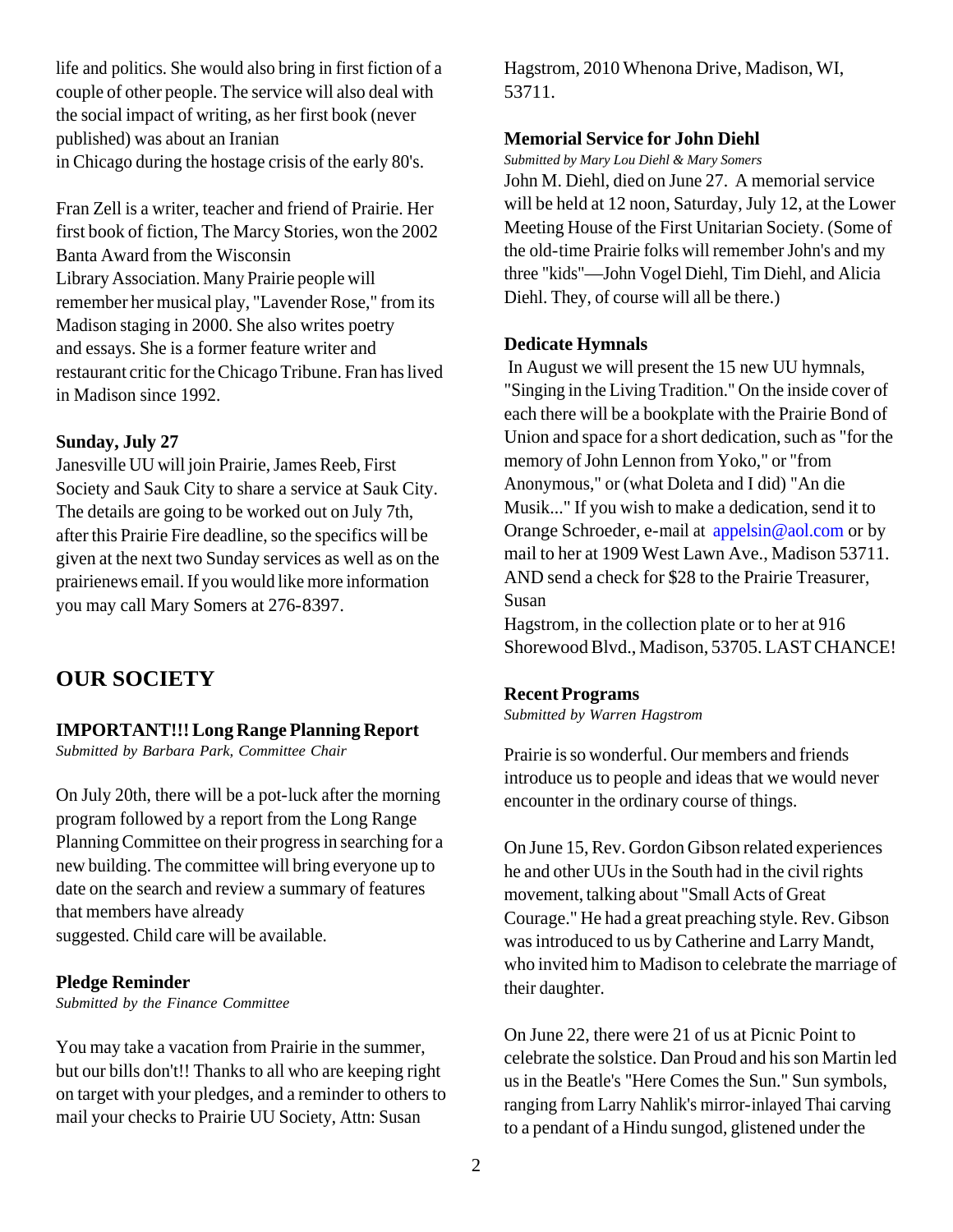magnificent canopy of swaying leaves. And, in one of many Prairie serendipitous events, Jean Matos invited a Yoga visitor she met while directing members to our site from the base of the point. The visitor played a resonant Eastern gong, which was marvelously sensual and spiritual.

John Lewis continued the theme with his program on June 29 about "Nature and Spirituality in Modern and Ancient Religions." Emphasizing our oneness with the natural world, John linked ideas from ecological thinkers to UU theologians (see the article about process theology in the latest UU World). His talk was enhanced by slides of ancient drawings and peaceful nature scenes. John introduced us to Tom List, who played his beautiful American Indian flute (and gave something like a twenty minute seminar on the instrument following the service).

## **New Office Administrator**

Dan and Robin Proud will jointly handle the Prairie Fire and Office Administrator responsibilities. Please direct all future articles, as well as any questions and concerns to them. They may be reached at prouds@tds.net and 661-0776.

## **For your Consideration**

#### **Thank You**

*Submitted by Wendy Williams*

Thanks to all you good Prairie folk for allowing me to work with you the past year and a half. It was good to work for and with you, in a place that was not my own but one you generously shared with me.

I wish you all good things as you sort through your plans for the future. I will look forward to bumping into some of you at General Assembly in the years ahead.

**The Low Road** *By Marge Piercy*

What can they do

to you? Whatever they want. They can set you up, they can bust you, they can break your fingers, they can burn your brain with electricity, blur you with drugs till you can't walk, can't remember, they can take your child, wall up your lover. They can do anything you can't stop them from doing. How can you stop them? Alone, you can fight, you can refuse, you can take what revenge you can but they roll over you.

But two people fighting back to back can cut through a mob, a snake-dancing file can break a cordon, an army can meet an army.

Two people can keep each other sane, can give support, conviction, love, massage, hope, sex. Three people are a delegation, a committee, a wedge. With four you can play bridge and start an organization. With six you can rent a whole house, eat pie for dinner with no seconds, and hold a fund raising party. A dozzen make a demonstration. A hundred fill a hall. A thousand have solidarity and your own newsletter; ten thousand, power and your own paper; a hundred thousand, your own media; ten million, your own country.

It goes on one at a time, it starts when you care to act, it starts when you do it again after they said no, it starts when you say *We* and know who you mean, and each day you mean one more.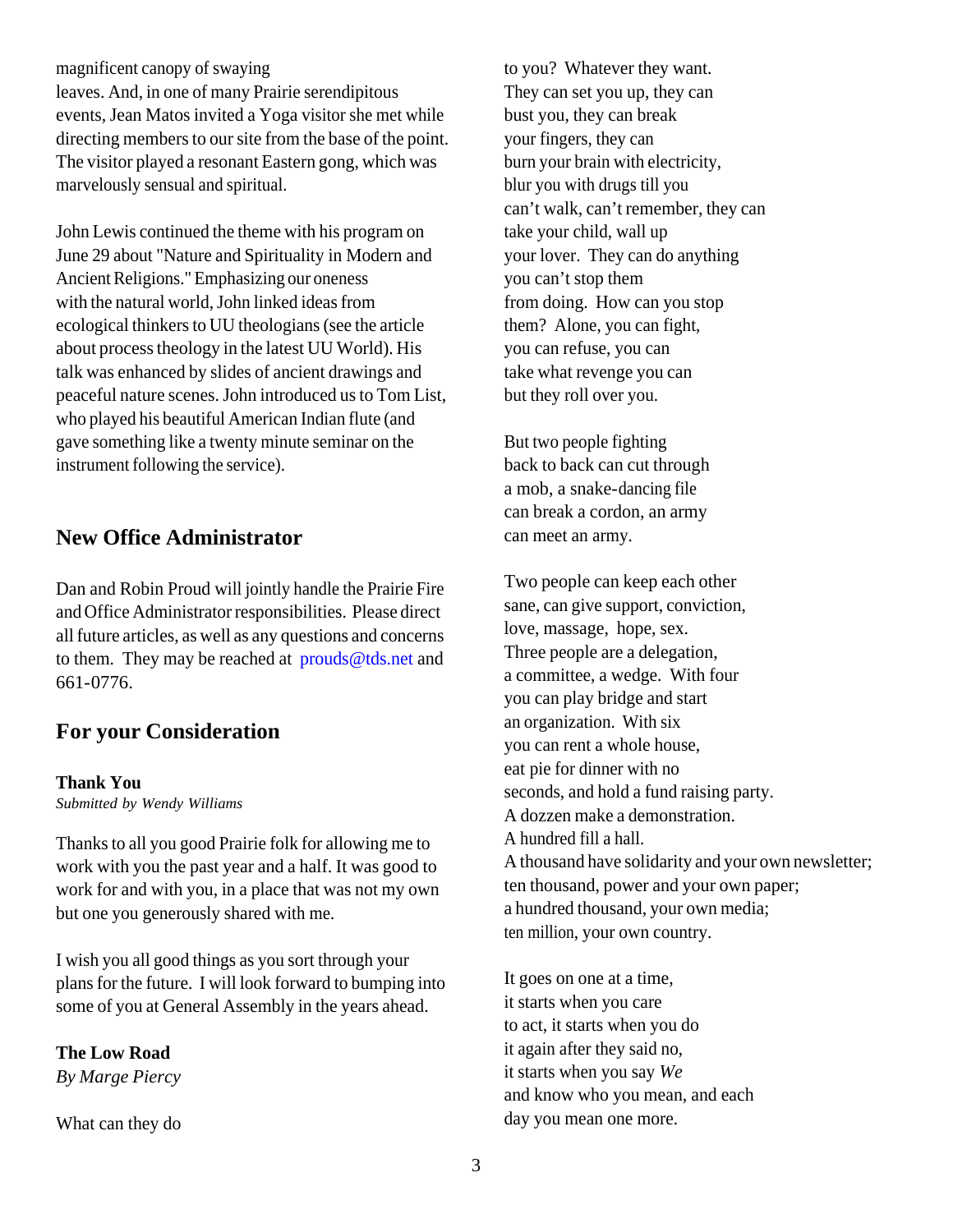**Shaarei Shamayim Calendar 2 nd, 3rd & 4th Sat 9am–2pm. Upcoming Religious Services will be on July 14, 21 & 28. Prairie Liaison: Celeste Robins 249-5933**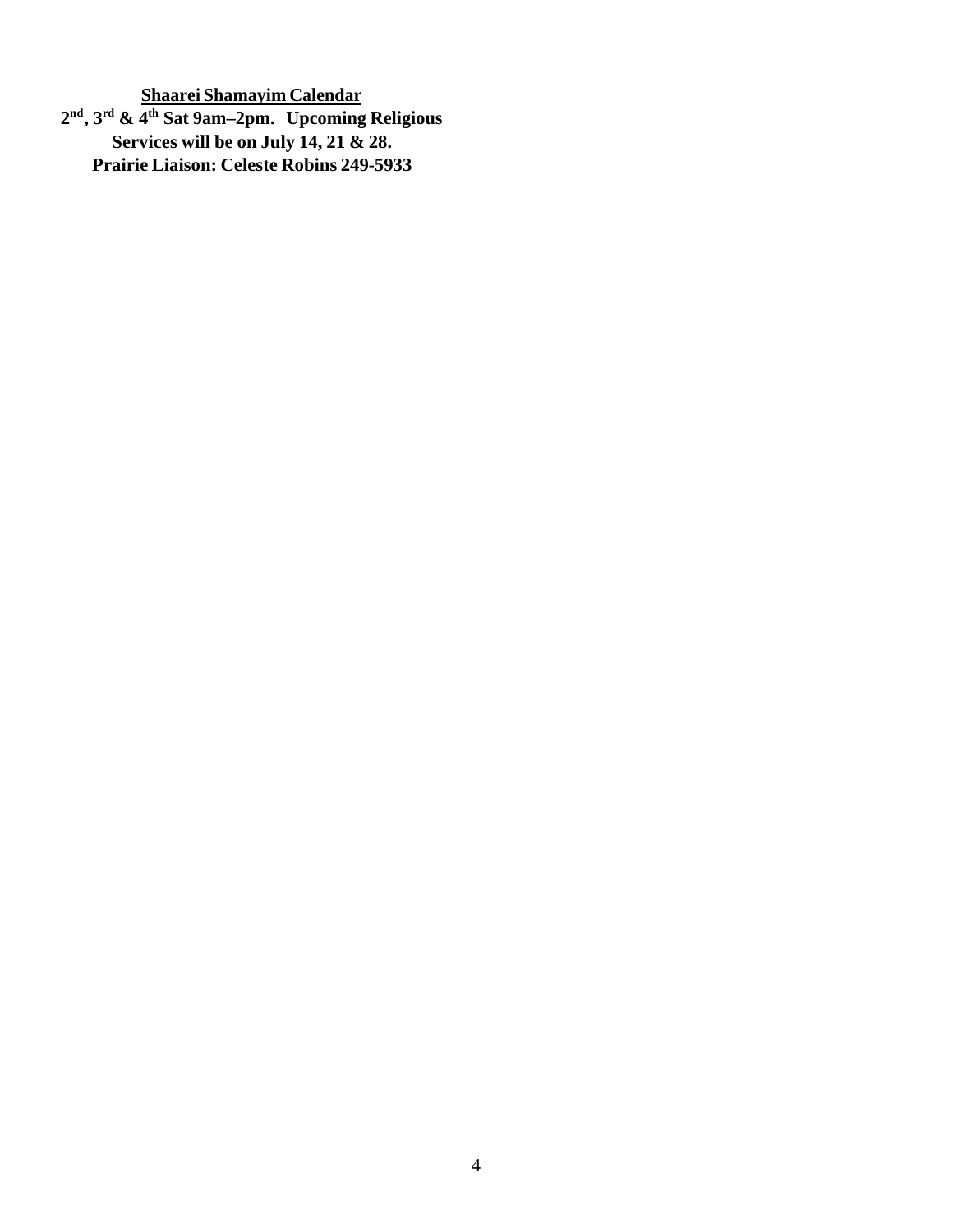## **Prairie UU Society Fall Retreat**

## *Bethel Horizons Center, September 12 – 14th*

|                                                                                                                     | Phone:                                                                                                         |
|---------------------------------------------------------------------------------------------------------------------|----------------------------------------------------------------------------------------------------------------|
|                                                                                                                     |                                                                                                                |
| campground.                                                                                                         | Accommodations: Requires bedding and towels, and soap. All have heat, electricity and showers, except cabins & |
| <b>Adult</b>                                                                                                        | <b>Children</b> (under 12)                                                                                     |
| <b>Prairie Center:</b> (4-5/room, private disability-accessible bathrooms, 72 beds total)                           |                                                                                                                |
|                                                                                                                     | 2 nights: # ______ x \$40 = \$ _____. _____ 2 nights: # ______ x \$20 = \$ ____.                               |
|                                                                                                                     | 1 night: # ______ x \$25 = \$ _____. 1 night: # _____ x \$12 = \$ ____.                                        |
|                                                                                                                     |                                                                                                                |
| <b>Barn Retreat Center:</b> (26 single beds, shared bathroom)                                                       |                                                                                                                |
| 2 nights: # _____ x \$30 = \$ ____. 2 nights: # ____ x \$15 = \$ ____. __                                           |                                                                                                                |
| 1 night: # ____ x \$20 = \$ ____.                                                                                   | 1 night: # ____ x $$10 = $$ ___.                                                                               |
| <b>Farmhouse/Bunkhouse Center:</b> (17 single beds, shared bathrooms)                                               |                                                                                                                |
| 2 nights: # ____ x \$26 = \$ ____. 2 nights: # ___ x \$13 = \$ ___.                                                 |                                                                                                                |
| 1 night: # ____ x \$13 = \$ _____.                                                                                  | 1 night: # $x $26 = $$ .                                                                                       |
| <b>Camping</b> (\$5/person or \$12/family per night): $\frac{1}{2}$ .                                               |                                                                                                                |
| <b>Meals:</b><br><b>Adult</b>                                                                                       | <b>Children</b>                                                                                                |
| Saturday breakfast: #_____ x \$4.50 = \$_______ # _____ x \$2.25 = \$_____                                          |                                                                                                                |
| Saturday lunch: #_____ x \$5.50 = \$______ # _____ x \$2.75 = \$_____                                               |                                                                                                                |
| Saturday dinner: #______ x \$6.75 = \$_________ # ______ x \$3.25 = \$______                                        |                                                                                                                |
| Sunday brunch: #_____ x \$7.25 = \$_____. ___ # _____ x \$3.75 = \$____.                                            |                                                                                                                |
| Or All Meals #______________ x \$24.00= \$___________ and #kids ______ x \$12.00 = \$_________                      |                                                                                                                |
| Sub-Total meals: $\quad \quad \text{S}$ _____.                                                                      |                                                                                                                |
| Donations for scholarship: \$<br>Vegetarian Options on Meals #                                                      |                                                                                                                |
| Total due: $\frac{1}{2}$ .<br>(Make checks payable to Prairie UU Society)                                           |                                                                                                                |
| The Prairie Center will be fully booked and possibly less private than the Barn Retreat Center. Please propose peop |                                                                                                                |

The Prairie Center will be fully booked and possibly less private than the Barn Retreat Center. Please propose people with whom you would be comfortable sharing a room.

My family needs a partial scholarship of \$\_\_\_\_\_\_\_.

**Deadline:**